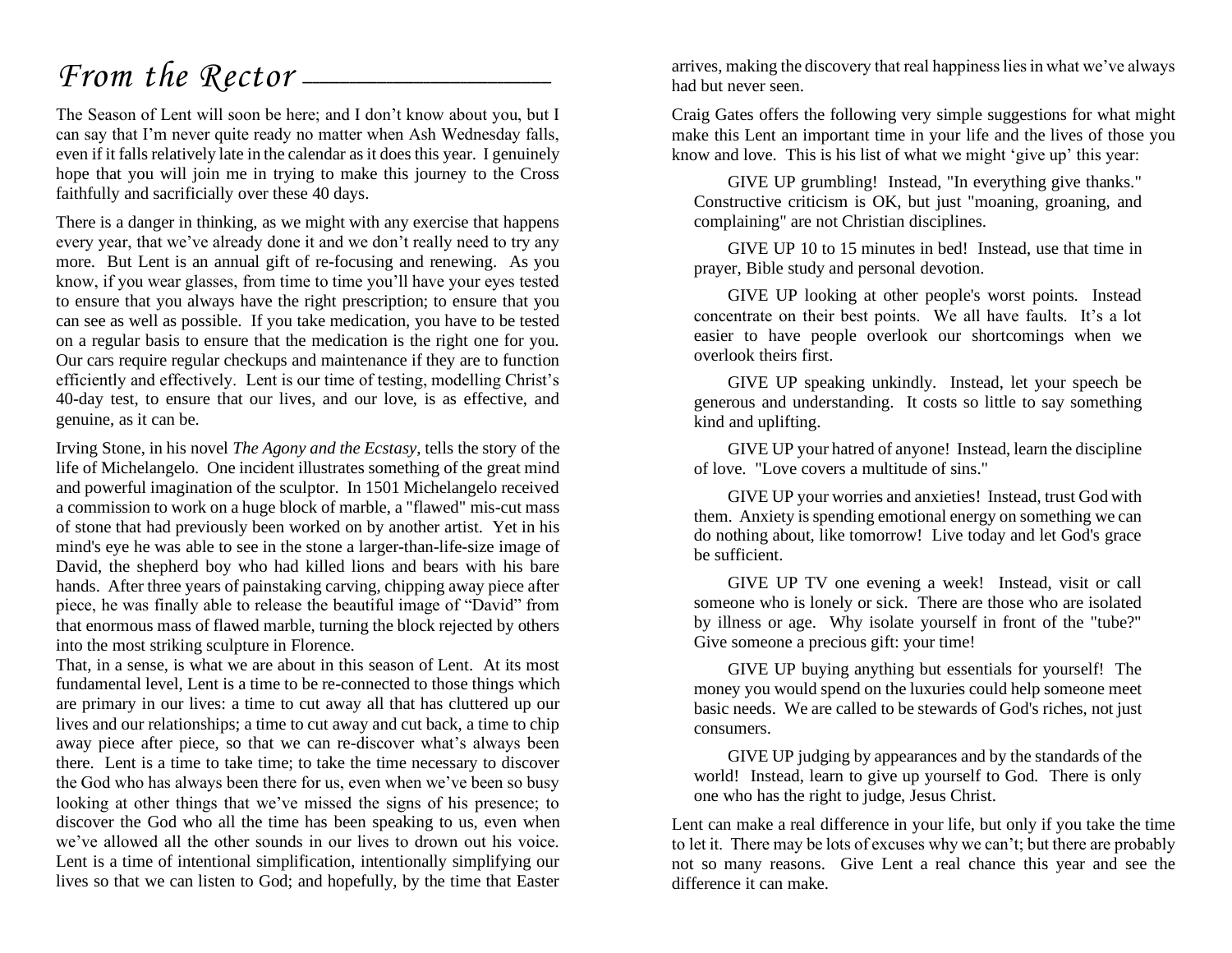### Parish Notices and Updates \_\_\_\_\_

**THE 2022 ANNUAL MEETING:** the Annual Meeting of the Parish of St. Mary, York is scheduled for Sunday afternoon starting at 12:30 on Zoom. Please speak to the Rector if you would like to be sent the Zoom link.

**WE'RE VERY PLEASED TO ANNOUNCE** that Archbishop David Edwards will be visiting the Parish on *Sunday, February 27<sup>th</sup>*, at the 10:00 a.m. Celebration of the Holy Eucharist. At that time two members of the Parish will receive the Sacrament of Confirmation. Please join us next Sunday as we welcome the Archbishop to the Parish.

**THERE IS A LONG-STANDING CUSTOM** of using the palm crosses and branches from the previous year's Palm Sunday celebration to prepare the ashes each year for the Ash Wednesday commemoration. If you wish to return your crosses and branches, please place them in the basket on the table in the Narthex by *Quinquagesima Sunday, February 27th* .

**THE SEASON OF LENT,** an important time in the Church's life, will begin on March 2nd with the commemoration of **Ash Wednesday**. For your convenience, you have the choice of attending either our morning celebration at *All Saints' Church in Marysville at 10:00 a.m.* or our evening celebration at *St. Mary's at 7:00 p.m.* Everyone is warmly encouraged to set aside time to attend one of these two Celebrations of the Holy Eucharist that together we might begin the journey to the Cross.

**OUR WEEKLY BIBLE STUDY** is held each Friday **from 10:00 to 11:30 a.m. on Zoom**. We're starting a new series called "Matriarchs & Patriarchs; Prophets & Papyri: the great stories of the Old Testament and how they point us to Jesus." If you'd like to join us, even occasionally, please let the Rector know so that he can send the Zoom link to you.

**COLDEST NIGHT OF THE YEAR:** On Saturday, February 26<sup>th</sup>, together with thousands of Canadians across the country, a team from our Diocesan Synod Office – Anglican Energy – will again be walking and fundraising to support hungry, homeless, and hurting people and families in our communities, raising funds for Youth in Transition and the John Howard Society. Please consider sponsoring the team by going to **<https://secure.e2rm.com/registrant/TeamFundraisingPage.aspx?teamID=969713>**

**THE WORLD DAY OF PRAYER SERVICE** this year is prepared by the Women of England, Wales and Northern Ireland. The theme is " For I know the Plans I have for You Declare the Lord." (Jeremiah 29:11.) March  $4<sup>th</sup>$  is the official date chosen as the World Day of Prayer. This 55-minute video service can be downloaded for free at [wicc.org](http://wicc.org/)

## *The Anglican Church of Canada The Diocese of Fredericton* THE PARISH OF ST. MARY, YORK



Jesus' favorite speech form, the parable, was subversive. Parables sound absolutely ordinary: casual stories about soil and seeds, meals and coins and sheep, bandits and victims, farmers and merchants. And they are wholly secular: of his forty or so parables recorded in the Gospels, only one has its setting in church, and only a couple mention the name God. As people heard Jesus tell these stories, they saw at once that they weren't about God, so there was nothing in them threatening their own sovereignty. They relaxed their defenses. They walked away perplexed, wondering what they meant, the stories lodged in their imagination. And then, like a time bomb, they would explode in their unprotected hearts.... He was talking about God; they had been invaded! Eugene H. Peterson, *The Contemplative Pastor*

> **PRIEST AND RECTOR** The Venerable Kevin M. Stockall, B.A. (Hons), M.Div. Rectory: 770 McEvoy Street, Fredericton NB E3A 3B7 454.0245 (rectory) | 461.7685 (cell) | kevin.stockall@bellaliant.net www.stmarysfredericton.ca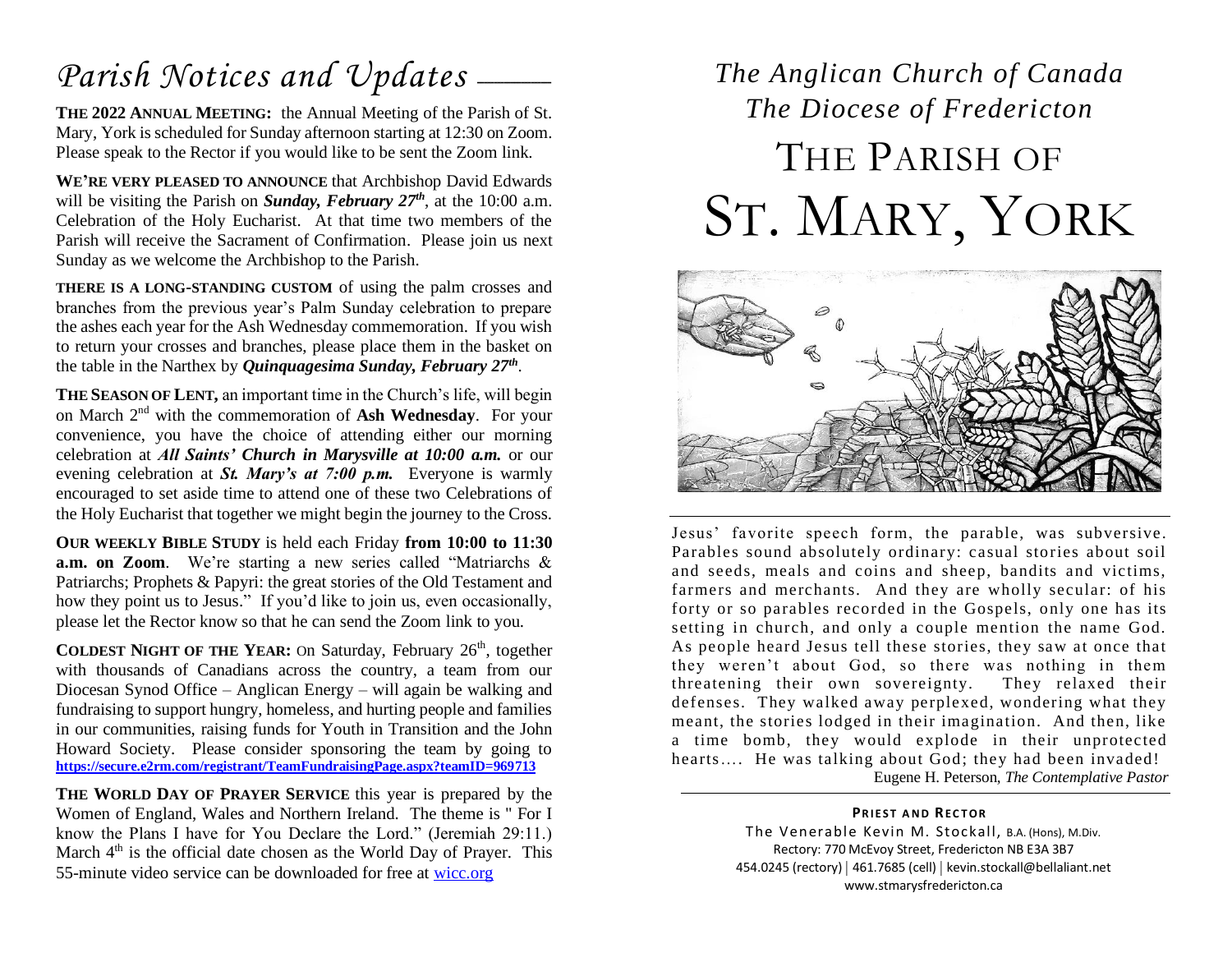# THE SUNDAY CALLED SEXAGESIMA

*February 19, 2022*

*A Sower went out to sow! O come, let us worship!*

#### *4:30 p.m. – Evening Prayer:*

 $\text{\textdegree}$  Psalms 100 & 101 | Genesis 17:1-22 | Romans 6

#### *5:00 p.m. – The Holy Eucharist*

| Introit Psalm $44:24-27$ : | page 386                                     |
|----------------------------|----------------------------------------------|
| The Gloria:                | page 86                                      |
| The Collect:               | page 134                                     |
| The Old Testament Reading: | Genesis $3:9-19$                             |
| Psalm $81:1-4$ :           | page 434                                     |
| The Epistle:               | page 134                                     |
| Gradual Psalm 17:6-9:      | page 346                                     |
| The Holy Gospel:           | page 135                                     |
| The Creed:                 | page 71                                      |
| The Homily                 |                                              |
| The Prayers of the People: | L: Lord, in your mercy<br>C: Hear our prayer |

| The Consecration:             | page 82 |
|-------------------------------|---------|
| <b>Post Communion Prayer:</b> | page 85 |

We acknowledge that the land on which we gather is the traditional unceded territory of the Wəlastəkwiyik (Wolastoqiyik) Peoples. This territory is covered by the "Treaties of Peace and Friendship" which Wəlastəkwiyik (Wolastoqiyik), Mi'kmaq, and Passamaquoddy Peoples first signed with the British Crown in 1726. The treaties did not deal with surrender of lands and resources but in fact recognized Mi'kmaq and Wəlastəkwiyik (Wolastoqiyik) title and established the rules for what was to be an ongoing relationship between nations.



 $\ast$ 

#### SCHEDULE OF SERVICES **FEBRUARY 22: GESIMA FERIA** 2:30 p.m. – Holy Communion, *Neill Hall* **FEBRUARY 23: EVE OF THE FEAST OF ST. MATTHIAS** 6:30 p.m. – Evening Prayer 7:00 p.m. – Holy Eucharist **FEBRUARY 24: ST. MATTHIAS THE APOSTLE** 8:30 a.m. – Morning Prayer **FEBRUARY 25: GESIMA FERIA** 4:00 p.m. – Evening Prayer (Zoom) **FEBRUARY 26: QUINQUAGESIMA SUNDAY** 4:30 p.m. – Evening Prayer 5:00 p.m. – Holy Eucharist **FEBRUARY 27: QUINQUAGESIMA SUNDAY** 9:30 a.m. – Morning Prayer 10:00 a.m. – Holy Eucharist *With the Sacrament of Confirmation*

 $\mathcal{R}$ 

**THE CORPORATION OF THE ANGLICAN PARISH OF ST. MARY, YORK**, gratefully acknowledge the generous support of the Anglican Foundation of Canada for our Renewing FOUNDATION OF CAN St. Mary's Project.